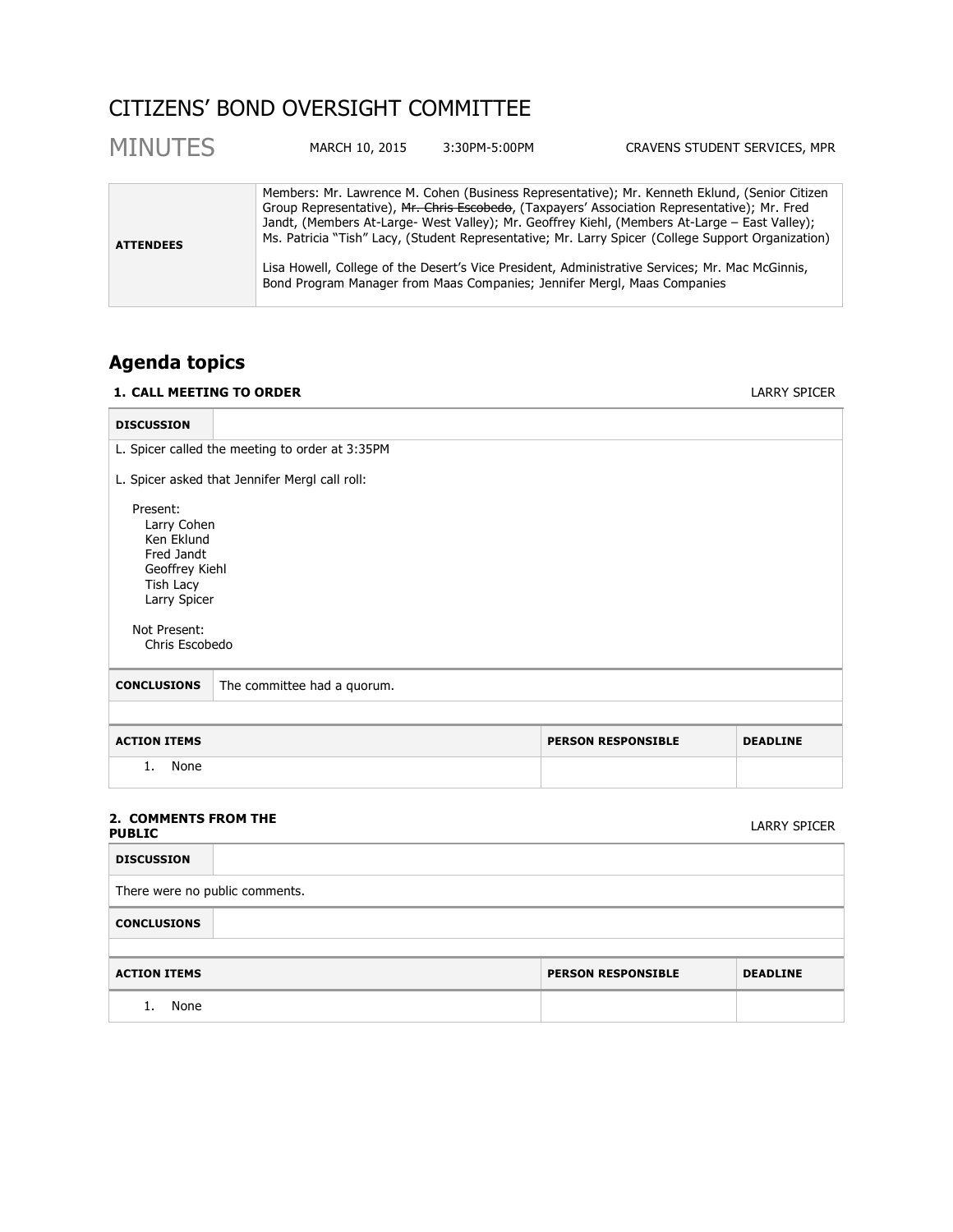#### **3. APPROVAL OF MEETING MINUTES** LARRY SPICER

| <b>DISCUSSION</b>                                                                                                                                                                                          |  |  |  |  |
|------------------------------------------------------------------------------------------------------------------------------------------------------------------------------------------------------------|--|--|--|--|
| December 9, 2014- A motion was made by L. Cohen to approve the December 9, 2014 meeting minutes,<br>$\bullet$<br>Seconded by L. Spicer. All in favor. No opposed. No abstained. Motion passed unanimously. |  |  |  |  |
| <b>CONCLUSIONS</b>                                                                                                                                                                                         |  |  |  |  |
| Meeting minutes from the December 9, 2014 meeting were approved.                                                                                                                                           |  |  |  |  |
| <b>ACTION ITEMS</b><br><b>PERSON RESPONSIBLE</b><br><b>DEADLINE</b>                                                                                                                                        |  |  |  |  |
| None                                                                                                                                                                                                       |  |  |  |  |
|                                                                                                                                                                                                            |  |  |  |  |

#### **4. FINANCIAL AND PERFORMANCE AUDITS** BRANDON HARRISON

# **DISCUSSION**

Brandon Harrison, an auditor from Vavrinek, Trine, Day & Co., LLP, presented his findings for fiscal year end June 20, 2014 Audit Report. VTD audited the financial statements of the Desert Community College District's (DCCD) Measure B General Obligation Bond Fund. It is the opinion of VTD that the financial statements present fairly, in all material respects, the financial position of the Measure B General Obligation Bond Fund and the respective changes in financial position for the year then ended in accordance with accounting principles generally accepted in the United States of America.

B. Harrison stated that of the \$18MM tested in the audit, VTD concluded that there were no findings and no misstatements noted in completing the audit.

L. Spicer asked for confirmation of Board of Trustee (BOT) approval. L. Howell confirmed BOT approval of the audit at the December 18, 2014 Board Meeting.

L. Cohen asked if there are any DCCD Employees whose salary is split between the Bond and the District. B. Harrison added that the Bond pays for the Program Management group MAAS Companies (formerly EISPro), who are contracted and not employees of the Desert Community College District. L. Howell provided clarification on select Facilities staff that receive salary and have supplies purchased with RDA funds but that Bond funds are never used to pay a District Employee's salary.

L. Howell explained how Riverside County approaches Fund 41 which until 2015, comingled Bond and RDA Funds. In 2015, all Bond Funds will be transferred to Fund 42. This will create a separation of Bond Funds and RDA thus providing clearer separation of the two funding sources.

L. Cohen asked B. Harrison where the Desert Community College District would rank in terms of performance and accuracy. B. Harrison stated that DCCD would rates high when compared to other community college districts.

L. Spicer asked B. Harrison to provide clarification on the wording found in the letter presented composed by VTD, specifically under *Corrected and Uncorrected Misstatements*. B. Harrison confirmed that the letter uses boiler plate language and that VTD maintains that no misstatements were noted in completing their audit.

A motion was made by G. Kiehl moved to receive the Financial and Performance Audit as presented, Seconded by K. Eklund. All in favor. No opposed. No abstained. Motion passed unanimously.

# **CONCLUSIONS**

Financial and Performance Audits were accepted as presented. No findings were identified.

| <b>ACTION ITEMS</b> | <b>PERSON RESPONSIBLE</b> | <b>DEADLINE</b> |
|---------------------|---------------------------|-----------------|
| None                |                           |                 |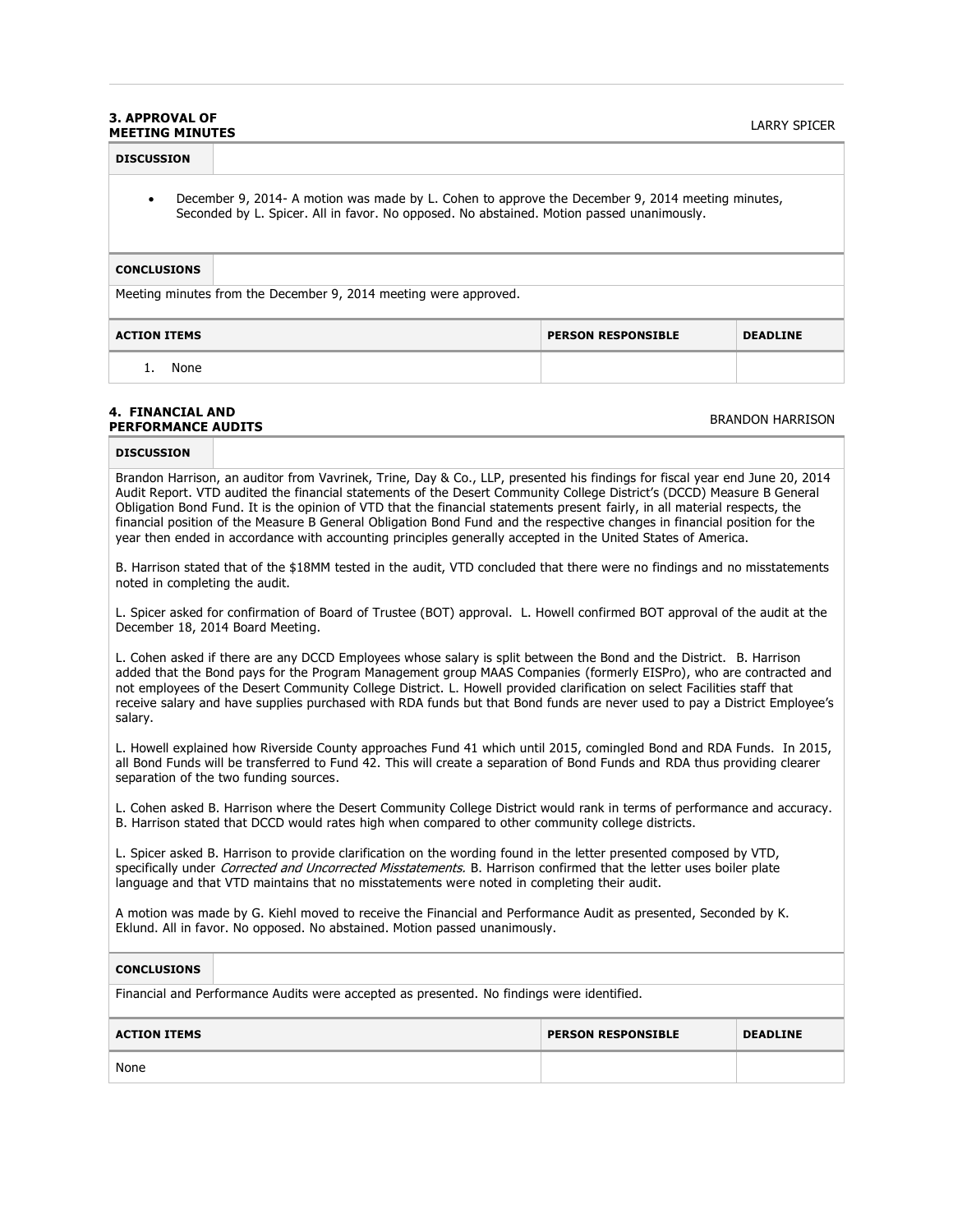#### 5**. INFORMATION** LISA HOWELL

| <b>DISCUSSION</b>                                                                                                                                                                                                                                                                                                                                                                                                                                                                                                                                                                                                                                                                                                                                                                                  |                                                                                                 |                                                                                                                                                                                                                                                                                                                                                                                                                                                                                                                 |                           |                 |
|----------------------------------------------------------------------------------------------------------------------------------------------------------------------------------------------------------------------------------------------------------------------------------------------------------------------------------------------------------------------------------------------------------------------------------------------------------------------------------------------------------------------------------------------------------------------------------------------------------------------------------------------------------------------------------------------------------------------------------------------------------------------------------------------------|-------------------------------------------------------------------------------------------------|-----------------------------------------------------------------------------------------------------------------------------------------------------------------------------------------------------------------------------------------------------------------------------------------------------------------------------------------------------------------------------------------------------------------------------------------------------------------------------------------------------------------|---------------------------|-----------------|
| <b>DCCD Combined GO Refunding Analysis</b> - At the March Board of Trustees Meeting (03.20.2015), the DCCD<br>1.<br>will be seeking approval for the refunding of the 2005 series of Measure B Bonds. L. Howell confirmed that this is<br>not a cash-out refinance and the District will not be refunding any Bond that requires a refunding premium. This<br>refunding will save tax payers approximately 16%. The District will continue to monitor the interest rates for<br>possibly refunding of the remaining two (2) Bond series. L. Howell confirmed that David from the Bond council<br>has been involved in this process. L. Spicer inquired into whether the District's assessed valuation is up. L. Howell<br>confirmed that the bonding capacity is up by approximately 6% this year. |                                                                                                 |                                                                                                                                                                                                                                                                                                                                                                                                                                                                                                                 |                           |                 |
| 2.                                                                                                                                                                                                                                                                                                                                                                                                                                                                                                                                                                                                                                                                                                                                                                                                 |                                                                                                 | <b>Nexus- A Data Company</b> - Nexus has an existing agreement with the District to provide training and engineering<br>services to the District. This agreement will occur via a change order to include infrastructure upgrades to EVC-<br>Mecca/Thermal Campus. This change order will go before the Board for approval. Due to the fact that this<br>contract is funded by Bond dollars, L. Howell wanted to ensure that the COC was aware of the change.                                                   |                           |                 |
| з.                                                                                                                                                                                                                                                                                                                                                                                                                                                                                                                                                                                                                                                                                                                                                                                                 |                                                                                                 | Close Out of Bond Funds/Citizens' Bond Oversight Committee- L. Howell reached out to legal counsel and<br>colleagues to inquire about the period of time in which the COC must remain intact. L. Howell confirmed that the<br>COC must remain intact until the financial and performance audit is completed following the expenditure of the<br>last Bond dollar. Once the final report is complete, it is submitted to the Board of Trustees for approval and upon<br>that approval the COC can be closed-out. |                           |                 |
| <b>CONCLUSIONS</b>                                                                                                                                                                                                                                                                                                                                                                                                                                                                                                                                                                                                                                                                                                                                                                                 |                                                                                                 |                                                                                                                                                                                                                                                                                                                                                                                                                                                                                                                 |                           |                 |
| 1.                                                                                                                                                                                                                                                                                                                                                                                                                                                                                                                                                                                                                                                                                                                                                                                                 | 16%.                                                                                            | DCCD will move forward with refunding of the 2005 series Bonds. This will save the tax payers approximately                                                                                                                                                                                                                                                                                                                                                                                                     |                           |                 |
| 2.                                                                                                                                                                                                                                                                                                                                                                                                                                                                                                                                                                                                                                                                                                                                                                                                 | change order.                                                                                   | There will be a change in the Professional Services Agreement with Nexus. This change will come in the form of a                                                                                                                                                                                                                                                                                                                                                                                                |                           |                 |
| 3.                                                                                                                                                                                                                                                                                                                                                                                                                                                                                                                                                                                                                                                                                                                                                                                                 |                                                                                                 | The Citizens' Bond Oversight Committee must remain intact until the financial audit is performed and approved by<br>the Board for the year following the expenditure of the final Bond dollar.                                                                                                                                                                                                                                                                                                                  |                           |                 |
| <b>ACTION ITEMS</b>                                                                                                                                                                                                                                                                                                                                                                                                                                                                                                                                                                                                                                                                                                                                                                                |                                                                                                 |                                                                                                                                                                                                                                                                                                                                                                                                                                                                                                                 | <b>PERSON RESPONSIBLE</b> | <b>DEADLINE</b> |
| members.                                                                                                                                                                                                                                                                                                                                                                                                                                                                                                                                                                                                                                                                                                                                                                                           |                                                                                                 | 1. Forward the presentation of the Bond Refunding to all committee                                                                                                                                                                                                                                                                                                                                                                                                                                              | L. Howell                 | 3/13/2015       |
|                                                                                                                                                                                                                                                                                                                                                                                                                                                                                                                                                                                                                                                                                                                                                                                                    |                                                                                                 |                                                                                                                                                                                                                                                                                                                                                                                                                                                                                                                 |                           |                 |
| UPDATE                                                                                                                                                                                                                                                                                                                                                                                                                                                                                                                                                                                                                                                                                                                                                                                             | 6.BOND PROJECTS<br><b>MAC MCGINNIS</b><br><b>&amp; BOND PROJECT</b><br><b>FINANCIAL REPORTS</b> |                                                                                                                                                                                                                                                                                                                                                                                                                                                                                                                 |                           |                 |
| <b>DISCUSSION</b>                                                                                                                                                                                                                                                                                                                                                                                                                                                                                                                                                                                                                                                                                                                                                                                  |                                                                                                 |                                                                                                                                                                                                                                                                                                                                                                                                                                                                                                                 |                           |                 |
| M. McGinnis reviewed all project and financial updates found on the Bond Citizens' Oversight Committee Report dated<br>March 2015.                                                                                                                                                                                                                                                                                                                                                                                                                                                                                                                                                                                                                                                                 |                                                                                                 |                                                                                                                                                                                                                                                                                                                                                                                                                                                                                                                 |                           |                 |
| <b>CONCLUSIONS</b>                                                                                                                                                                                                                                                                                                                                                                                                                                                                                                                                                                                                                                                                                                                                                                                 |                                                                                                 |                                                                                                                                                                                                                                                                                                                                                                                                                                                                                                                 |                           |                 |
| L. Spicer posed the following question to M. McGinnis; "Are you aware of any Bond proceeds that were expended for<br>purposes other than those set forth in Measure B?" Mc. McGinnis responded, "No."                                                                                                                                                                                                                                                                                                                                                                                                                                                                                                                                                                                              |                                                                                                 |                                                                                                                                                                                                                                                                                                                                                                                                                                                                                                                 |                           |                 |
| L. Spicer posed the following question to M. McGinnis; "Are you aware of any Bond proceeds that were expended for any<br>teacher or administrative salaries of the college or for the operating expense?" M. McGinnis responded, "No."                                                                                                                                                                                                                                                                                                                                                                                                                                                                                                                                                             |                                                                                                 |                                                                                                                                                                                                                                                                                                                                                                                                                                                                                                                 |                           |                 |

| <b>ACTION ITEMS</b>                                                      | <b>PERSON RESPONSIBLE</b> | <b>DEADLINE</b> |
|--------------------------------------------------------------------------|---------------------------|-----------------|
| Reach out to Jeane Hilb regarding the HILB Building<br>1.<br>Renovation. | Lisa Howell               | 03.31.2015      |